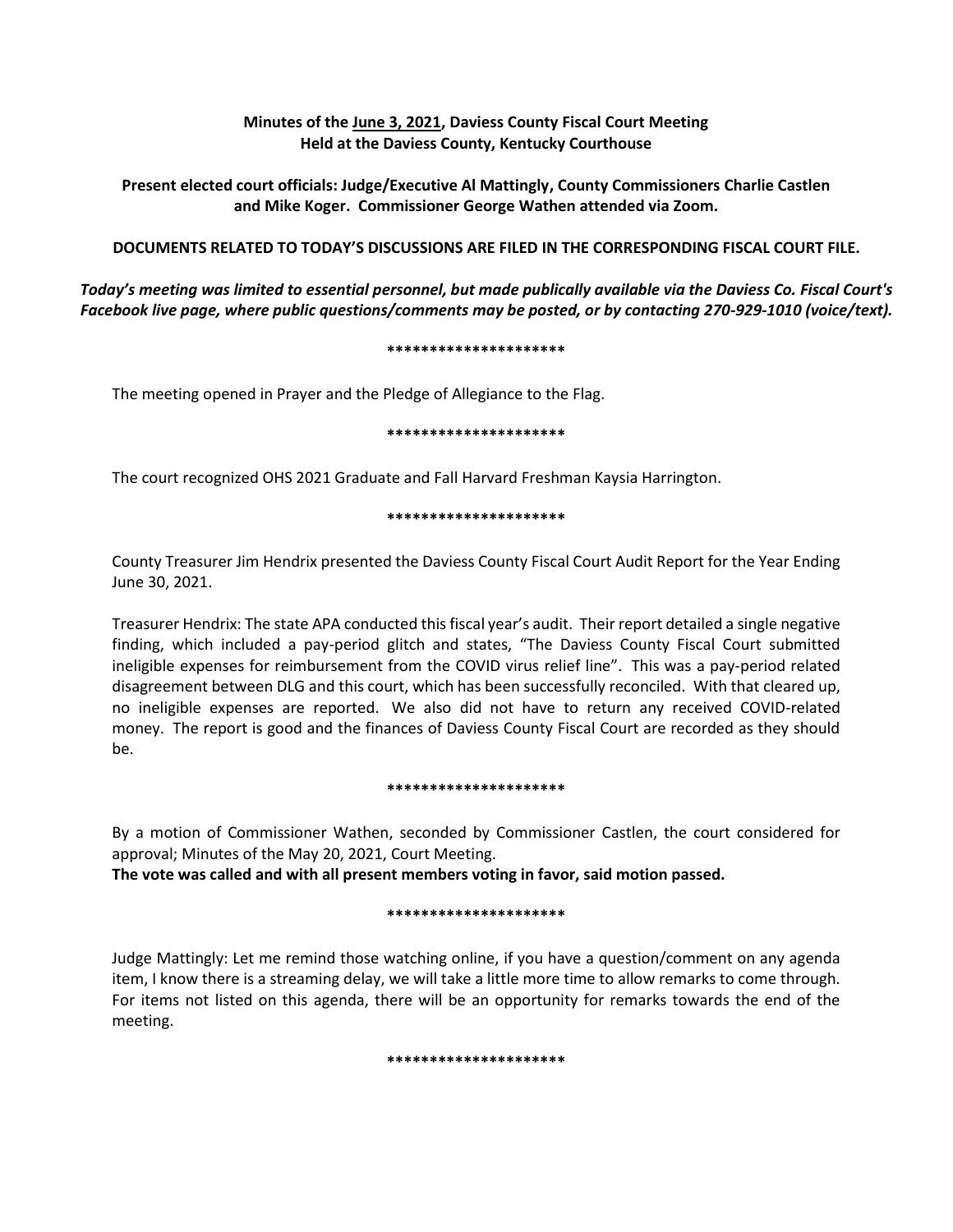By a motion of Commissioner Koger, seconded by Commissioner Castlen, the court considered for approval; All Claims for All Departments.

**The vote was called and with all present members voting in favor, said motion passed.** 

### **\*\*\*\*\*\*\*\*\*\*\*\*\*\*\*\*\*\*\*\*\***

By a motion of Commissioner Koger, seconded by Commissioner Castlen, the court considered for approval; Fund Transfer of \$1,170,602.61 from the General Fund to the Jail Fund.

Treasurer Hendrix: I am requesting permission to transfer this unbudgeted amount relative to COVID reimbursements for jail salaries and because of cash flow, we need this money over there anyway.

# **The vote was called and with all present members voting in favor, said motion passed.**

# **\*\*\*\*\*\*\*\*\*\*\*\*\*\*\*\*\*\*\*\*\***

By a motion of Commissioner Castlen, seconded by Commissioner Koger, the court considered for approval; Budget Transfers for Fiscal Year Ending June 30, 2021.

Treasurer Hendrix: Annually, during June meetings, we start making our budget transfers. These transfers are necessary because under our accounting system the state does not allow counties to have any account line where the actual expense is more than the budgeted expense. In the nature of doing things, estimating these amounts down to the penny rarely happens and if we tried to make them all be over, we would end up with a ridiculous budget, and we don't do that. All of these transfers, are offset by another expense reduction or they were an item approved by the court, or we have additional funding that covers them. I have reviewed these transfers and they are all in order.

**The vote was called and with all present members voting in favor, said motion passed.** 

# **\*\*\*\*\*\*\*\*\*\*\*\*\*\*\*\*\*\*\*\*\***

By a motion of Commissioner Castlen, seconded by Commissioner Koger, the court considered for approval; **Resolution 08-2021**: Adoption of the 2021 GRADD Hazard Mitigation Plan Update.

Judge Mattingly: The court receives a reimbursement from FEMA to cover administration costs related to this regularly updated plan. The court pays GRADD to administer and update this plan. They look at things that we can do, particularly things that don't cost us a lot of money and may offset or mitigate the effects of natural disasters. We try to anticipate those kinds of things and do some up-front planning to mitigate the end result.

**The vote was called and with all present members voting in favor, said motion passed.** 

# **\*\*\*\*\*\*\*\*\*\*\*\*\*\*\*\*\*\*\*\*\***

By a motion of Commissioner Koger, seconded by Commissioner Castlen, the court considered for approval; Contract with Daviess County Board of Education for the 2021/2022 Transportation of Non-Public School Students.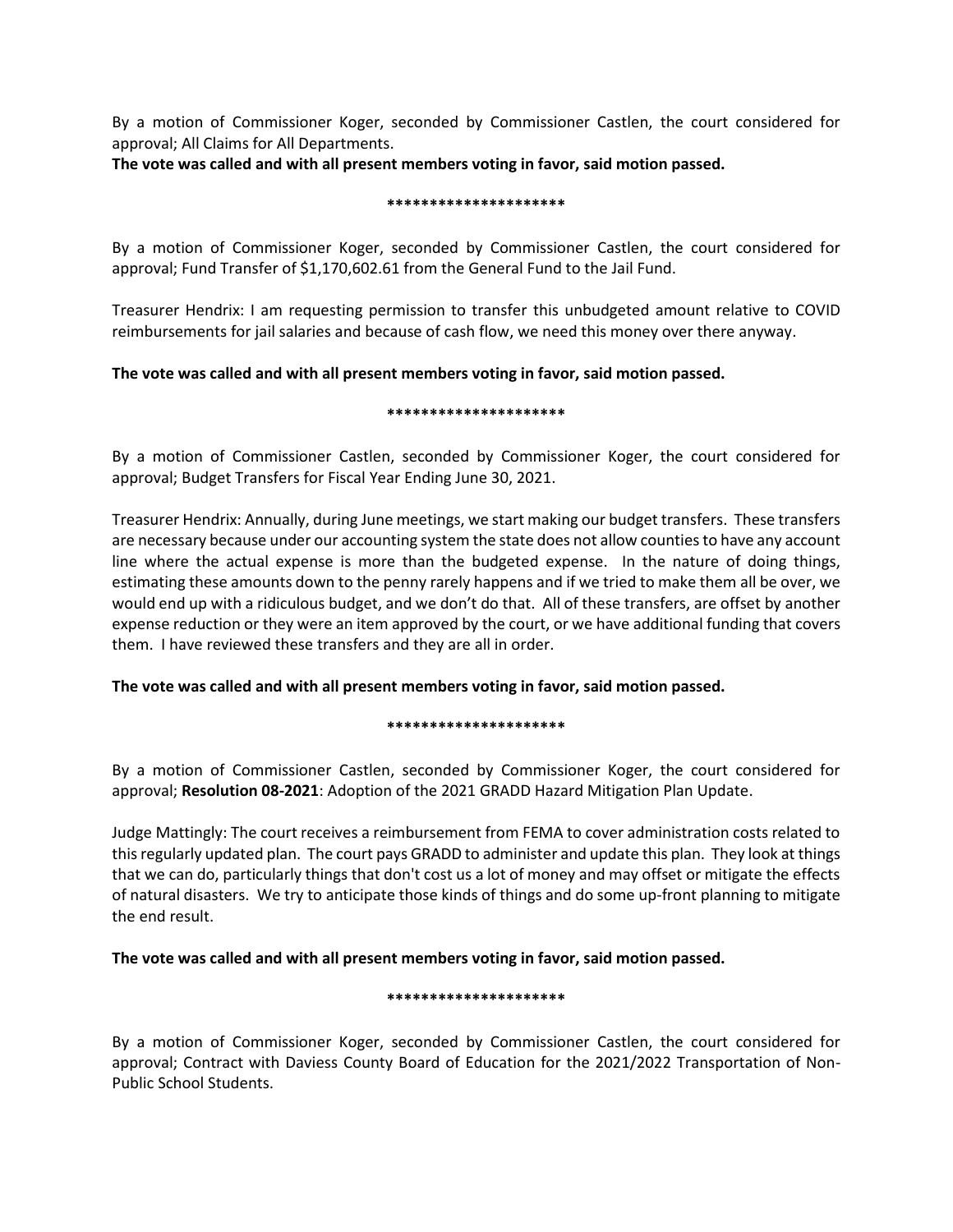Treasurer Hendrix: This contract is much like those we have done in past where we pay the Daviess County Public Schools \$75,000 a quarter for the transportation of non-public school students. When all related expenses come in, we true it up this amount for the following school year. Lately, it has been closer to \$230,000 - \$240,000 rather than the typical cost of \$300,000. This is due to a continued reduction in the number of students riding the school bus. The Kentucky Transportation Cabinet reimburses the county for providing this annual service.

# **The vote was called and with all present members voting in favor, said motion passed.**

#### **\*\*\*\*\*\*\*\*\*\*\*\*\*\*\*\*\*\*\*\*\***

By a motion of Commissioner Koger, seconded by Commissioner Castlen, the court considered for approval; Business Associate Agreement from Green River District Health Department for July 1, 2021 to June 30, 2022.

Judge Mattingly: This relates to providing our "risk assessed" county employees with preventative shots for disease prevention as well as for treatment.

**The vote was called and with all present members voting in favor, said motion passed.** 

### **\*\*\*\*\*\*\*\*\*\*\*\*\*\*\*\*\*\*\*\*\***

By a motion of Commissioner Castlen, seconded by Commissioner Koger, the court considered for approval; Administrative Code Amendments Regarding Comp-Time and Paramedic Training for Fire Dept. Employees.

# **CHAPTER 11 ATTENDANCE AND LEAVE**

Section 18.1 Comp Time for Fire Department Employees

- (A) Due to the Fire Department's unique work schedule and amount of trainings and meetings, the Fire Chief shall have the authority to offer comp time, as an alternative to paid time, for mandatory and non-mandatory meetings and trainings.
- (B) Comp time is an option and is made only by an election, in writing, by the requesting employee. One hour of regular time shall be converted to one hour of comp time and one hour of overtime shall be converted to one and a half hour of comp time.
- (C) Similar to vacation usage, comp time must be approved by a supervisor and may be used only when it does not result in overtime pay.
- (D) Comp time must be used prior to vacation time and it expires at the end of each calendar year it is incurred. No comp time shall be carried over to a new calendar year.

# **CHAPTER 21 EDUCATIONAL ASSISTANCE PROGRAM**

Section 6. Paramedic Training for Fire Department Employees

- (A) The County will pay 80% of the costs necessary for an employee to earn the Paramedic certification. The County will pay these costs to the institution up front, subject to the repayment rules, or will reimburse the employee upon successful completion of the course(s).
- (B) Employees must successfully complete the course(s) and attain the Paramedic certification or be subject to the repayment rules.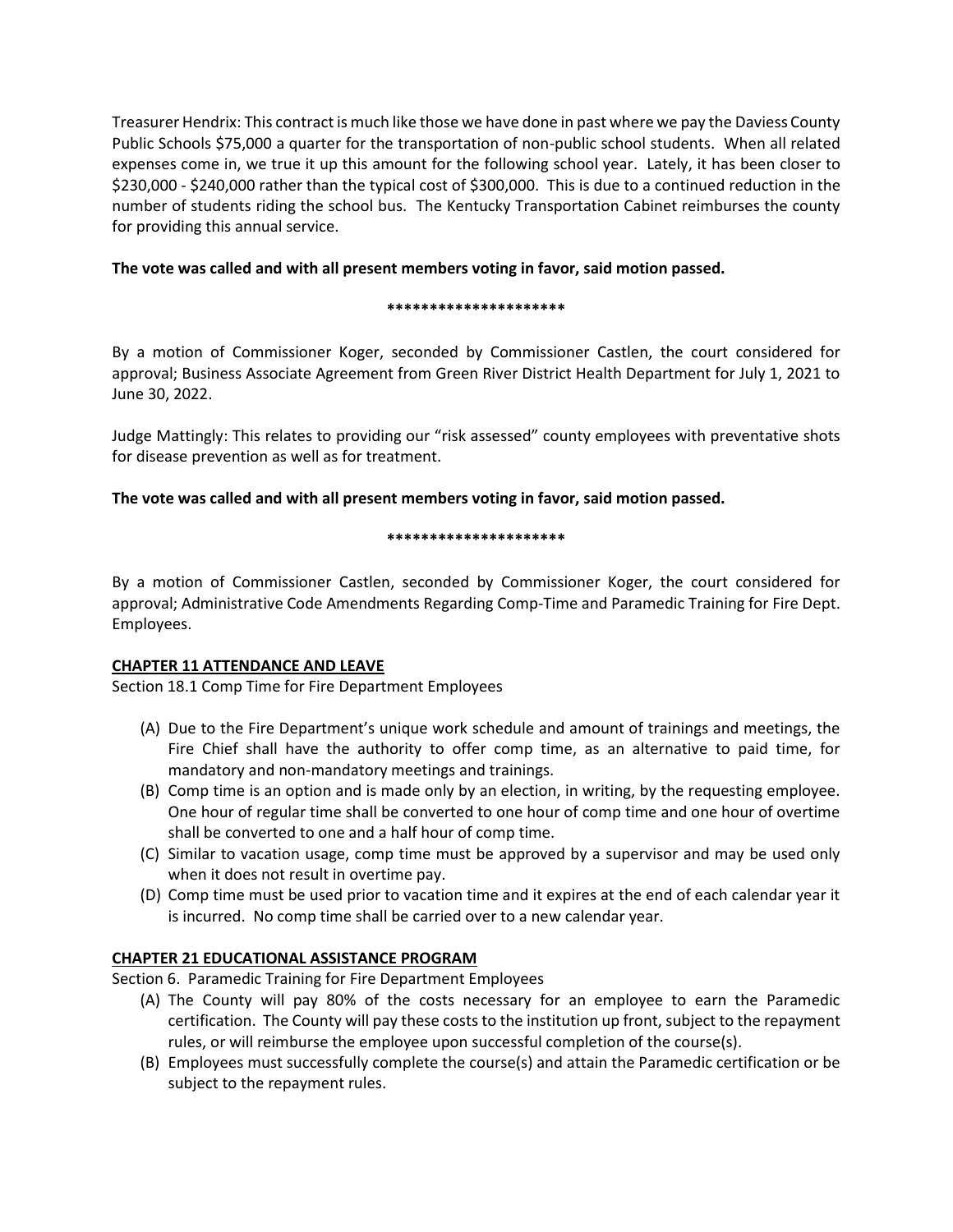- (C) Employees who receive benefits for Paramedic training are expected to continue to work for the County for a minimum of three years or be subject to the repayment rules.
- (D) Repayment:
	- 1) If an employee does not complete the course(s) and does not attain the Paramedic certification, then the employee must reimburse the County 100% of any costs paid.
	- 2) If a Paramedic leaves within 12 months of receiving a County benefit, then the employee must reimburse the County for 75% of any costs paid.
	- 3) If a Paramedic leaves within 24 months of receiving a County benefit, then the employee must reimburse the County for 50% of any costs paid.
	- 4) If a Paramedic leaves within 36 months of receiving a County benefit, then the employee must reimburse the County for 25% of any costs paid.

Treasurer Hendrix noted that the above administrative code amendments deal only with Daviess County Fire Department employees. The first one relates to providing firefighters the choice to either receive over-time pay (which is the current allowance) or comp time as it relates to over-time hours for continuing education and training hours. This is being offered as an incentive to encourage the completion of training. The second amendment relates to paramedic training. Finding, hiring, and retaining certified Firefighter/Paramedics is becoming difficult. As detailed above, and in addition to incentive pay, this amendment adds an incentive to encourage our firefighters to train for and obtain their paramedics certification with a commitment to reimburse, with conditions, the employee for a large portion of associated certification training costs.

Judge Mattingly: In a multi-agency effort, the city, county, and local ambulance service provider (AMR) have agreed to provide paramedic training instructors and OCTC has agreed to provide them training space to hold paramedic certification training. Proudly speaking, if not mistaken, our 2 paid stations may be the only stations in the state that deliver to its citizens paramedics trained in advanced life services. I think that is pretty cool.

# **The vote was called and with all present members voting in favor, said motion passed.**

# **\*\*\*\*\*\*\*\*\*\*\*\*\*\*\*\*\*\*\*\*\***

By a motion of Commissioner Koger, seconded by Commissioner Castlen, the court considered for approval; Appoint to the Owensboro-DC Convention & Visitor's Bureau; TERM: 6/30/21 - 6/30/24

- Sharon NeSmith (DC Hotel/Motel) (Brian Smith S1T) **#6.6.2021**
- Greg Floyd (Restaurant) (Brooklyn Maple S1T) **#6.5.2021**

**The vote was called and with all present members voting in favor, said motion passed.**

# **\*\*\*\*\*\*\*\*\*\*\*\*\*\*\*\*\*\*\*\*\***

By a motion of Commissioner Castlen, seconded by Commissioner Koger, the court considered for approval; Reappoint to the DC Economic Development Advisory Board; TERM: 6/19/21 – 6/19/2025

- Phil Riney (S1T) **#6.3.2021**
- Christina O'Bryan (S3T) **#6.4.2021**

**The vote was called and with all present members voting in favor, said motion passed.**

#### **\*\*\*\*\*\*\*\*\*\*\*\*\*\*\*\*\*\*\*\*\***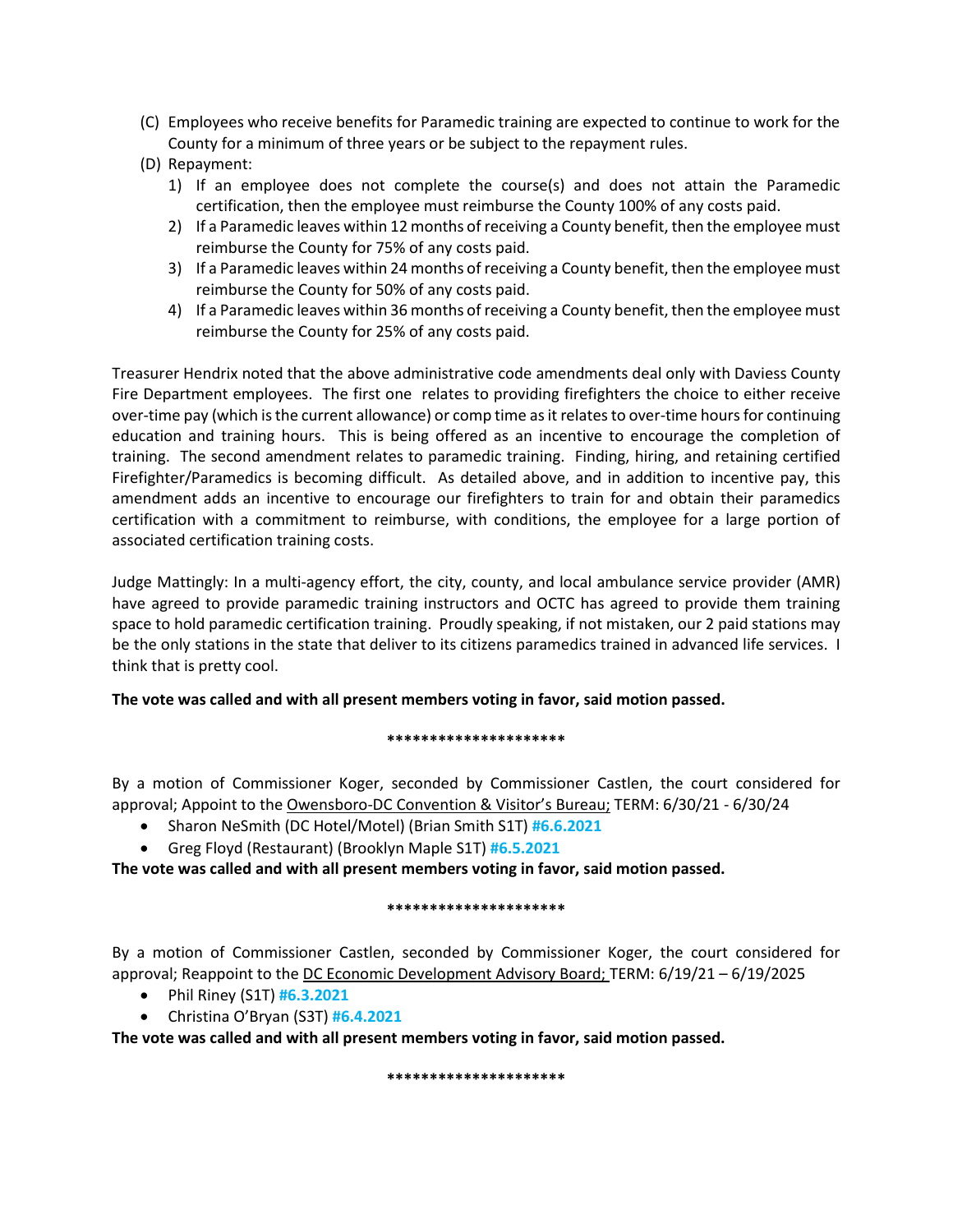By a motion of Commissioner Koger, seconded by Commissioner Castlen, the court considered for approval; Reappoint to the DC Drainage Commission; TERM: 6/22/21 – 6/22/2024

- Wally Taylor (S1T) **#6.2.2021**
- George Altman (S1T) **#6.1.2021**

**The vote was called and with all present members voting in favor, said motion passed.**

### **\*\*\*\*\*\*\*\*\*\*\*\*\*\*\*\*\*\*\*\*\***

By a motion of Commissioner Castlen, seconded by Commissioner Koger, the court considered for approval; **Second Reading of KOC A.98.02 (2021) 04-2021** – An Ordinance Relating to the FY 2020/2021 Daviess County Budget.

# **Comments:**

Treasurer Hendrix: This is budget amendment #2 and records the revenue that had been previously unbudgeted for the second payment of the CARES funds of a \$1,076,261, and also records the unbudgeted American Rescue Plan Act (ARPA) deposit of \$9,858,661.

**The vote was called and with all present members voting in favor, said motion passed.**

# **\*\*\*\*\*\*\*\*\*\*\*\*\*\*\*\*\*\*\*\*\***

By a motion of Commissioner Castlen, seconded by Commissioner Koger, the court considered for approval; **Second Reading of KOC A.98.03 (2021) 06-2021** – An Ordinance Relating to the FY 2020/2021 Daviess County Budget.

Treasurer Hendrix: This is budget amendment #3 and records the unbudgeted revenue from the COVID-Community Development Block Grant of \$200,000 for Owensboro Regional Recovery.

# **Comments:**

No comments received.

**The vote was called and with all present members voting in favor, said motion passed.**

# **\*\*\*\*\*\*\*\*\*\*\*\*\*\*\*\*\*\*\*\*\***

**No Other Business was considered.** 

**\*\*\*\*\*\*\*\*\*\*\*\*\*\*\*\*\*\*\*\*\***

**No Public Comments were received.**

**\*\*\*\*\*\*\*\*\*\*\*\*\*\*\*\*\*\*\*\*\***

# **Comments by Daviess County Fiscal Court:**

In order to allow for court members to attend an out of town, 3-day, joint conference, Judge Mattingly noted that the next court meeting has been rescheduled from June 17 to June 15 at 10:00 am. He also noted a 3<sup>rd</sup> meeting in June, which is set June 30 at noon, where the court will consider for approval all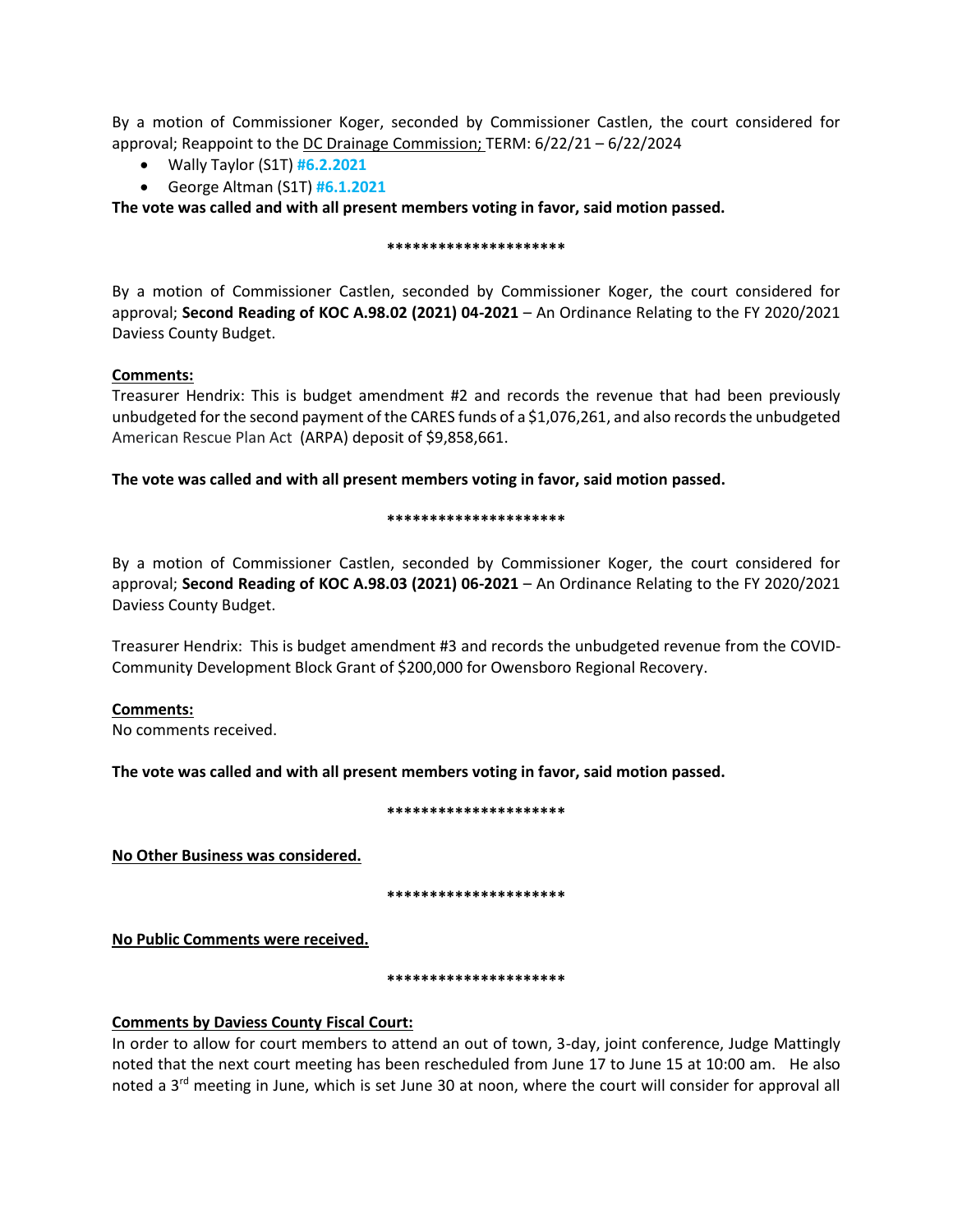remaining fiscal year ending Budget Transfers. He congratulated all who coordinated the moving and well done Memorial Day Events.

Judge Mattingly: There is some confusion or misconception in our community about the Hotel Room Tax and the Convention Visitors Bureau. I've heard it called the County's Convention and Visitors Bureau on several occasions and you know it's not the County's Convention Visitors Bureau. It may have been established by Daviess County Fiscal Court many years ago, but it's the Community's Convention Visitors Bureau. Their one task is to market and promote the entire community. The Hotel Room Tax, some people believe that money goes into the Daviess County Fiscal Court's Budget, and although it does initially, we are merely the pass through agency and do not get to spend that money. This money comes in and goes out. We only collect the tax and it doesn't benefit us directly. It does benefit Owensboro and therefore, it benefits Daviess County Fiscal Court because Owensboro is within Daviess County. I want to give you a few items here since the county raised the room tax. We were asked by the city to increase the room tax by 1%. We could put a 1% addition on to help offset the operating costs of the convention center and we agreed to do it because it helped offset that deficit spending by the city on the convention center and they were using general fund dollars and that was coming out of the pockets of the citizens of Owensboro. Therefore, out of the pockets of Daviess County citizens. So, we put that tax on and since then we have transferred around \$1.8 million to the city to help with operating costs. We transferred nearly \$5.5 million to operate the Convention and Visitor's Bureau. Of that 6%, the Convention and Visitor's Bureau gets 3%, the Convention Center gets 1%, and the remaining 2% has enabled us to pay over \$1.1 million for debt service projects for the RiverPark Center and Art Museum. Also within that 2% are grants we provided to the Bluegrass Music Hall Of Fame and Museum of nearly \$600,000, to the RiverPark Center of nearly \$250,000, Theater Workshop of Owensboro received over \$175,000, Museum for Science and History over \$175,000, Owensboro Symphony Orchestra over \$100,000 and then we gave out over \$150,000 in "silo busting" grants to core-downtown, multi-group agencies. Not included in the above, but should be noted, is the \$1 million we gave the RiverPark Center, which we made contingent upon them raising another \$1 million, of which they accomplished. Additionally, the city agreed, with the same contingency, to pay off their \$4 million bond. This meant that the city only had to pay \$2 million. If you recall, of those statutory appointments we make to the Convention and Visitor's Bureau, from the hotel and restaurant industries, and then there are 2 at-large appointments; one filled by the county and one from the city. The law governing this tax does not make recommendations on how the county should use these tax dollars, rather the law states that the county shall do the following:

- Shall use these funds to fund the Convention and Visitors Bureau
- Shall transfer funds to offset operational costs of the Convention Center
- Shall grant money to core-downtown arts organizations

Judge Mattingly: The governor has selected June 11 to be the date he removes current mask mandates and other restrictions. For many months now, we have limited courtroom attendees to essential personnel. In light of Daviess County now being in the Yellow Zone, I recommend we lift that restriction, but limit public attendees to 12. This will allow for continued social distancing, but will afford groups the opportunity to send a representative to discuss particular issues. I ask that anyone wanting to attend a meeting, call our office to reserve one of the 12 seats so we do not have people showing up, just to be turned away. Additionally, no one will be asking about anyone's vaccination status. When we reach the Green Zone, meaning that we have no community spread at all, we will return to pre-pandemic rules regarding attendance. Court members all agreed with this recommendation.

#### **\*\*\*\*\*\*\*\*\*\*\*\*\*\*\*\*\*\*\*\*\***